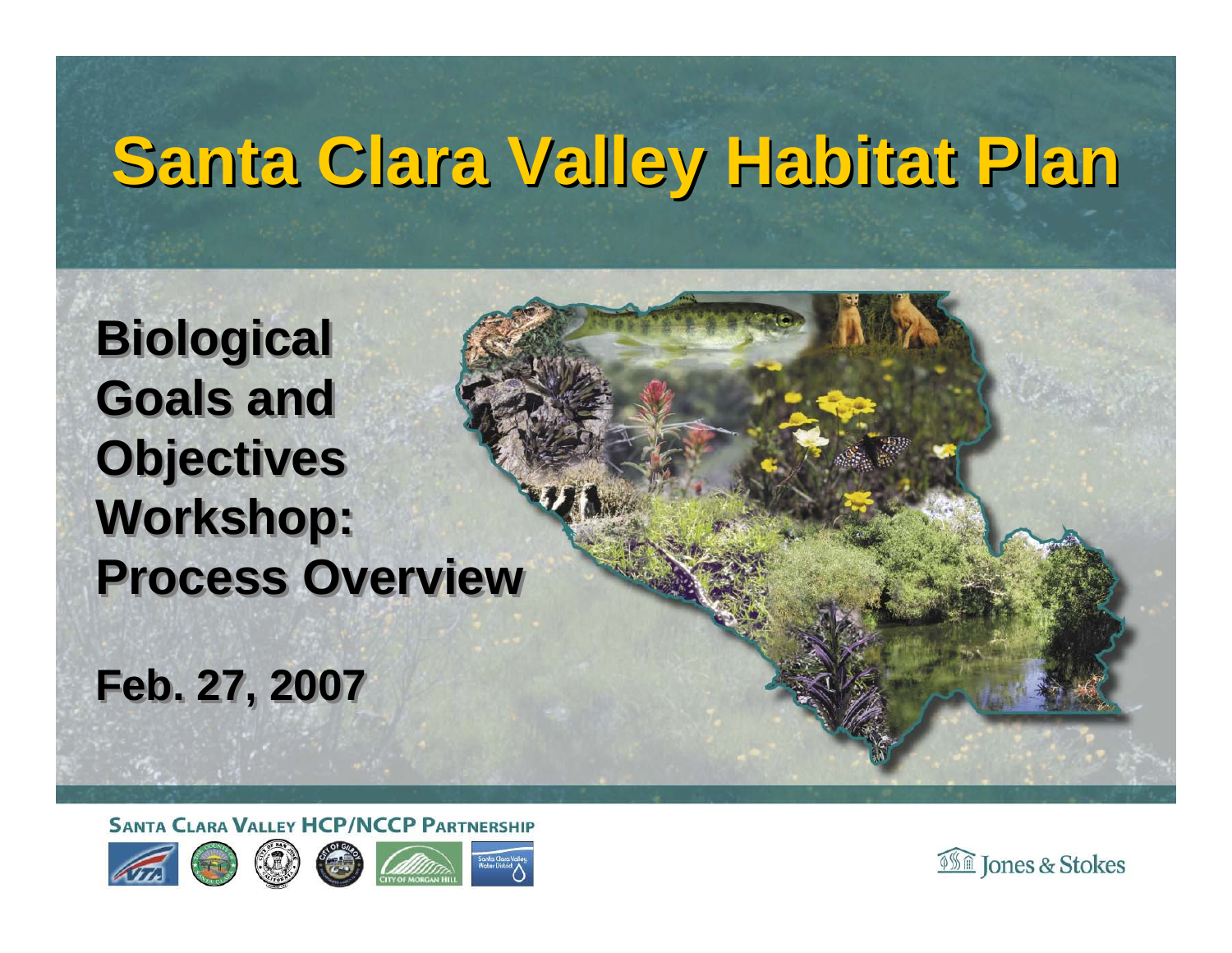## **Presentation Outline Presentation Outline**

- ▶ Brief Process Overview
- **►** Definition of Terms
- ¾ Process So Far
- ¾ Role of Stakeholders Group
- ¾ Next Steps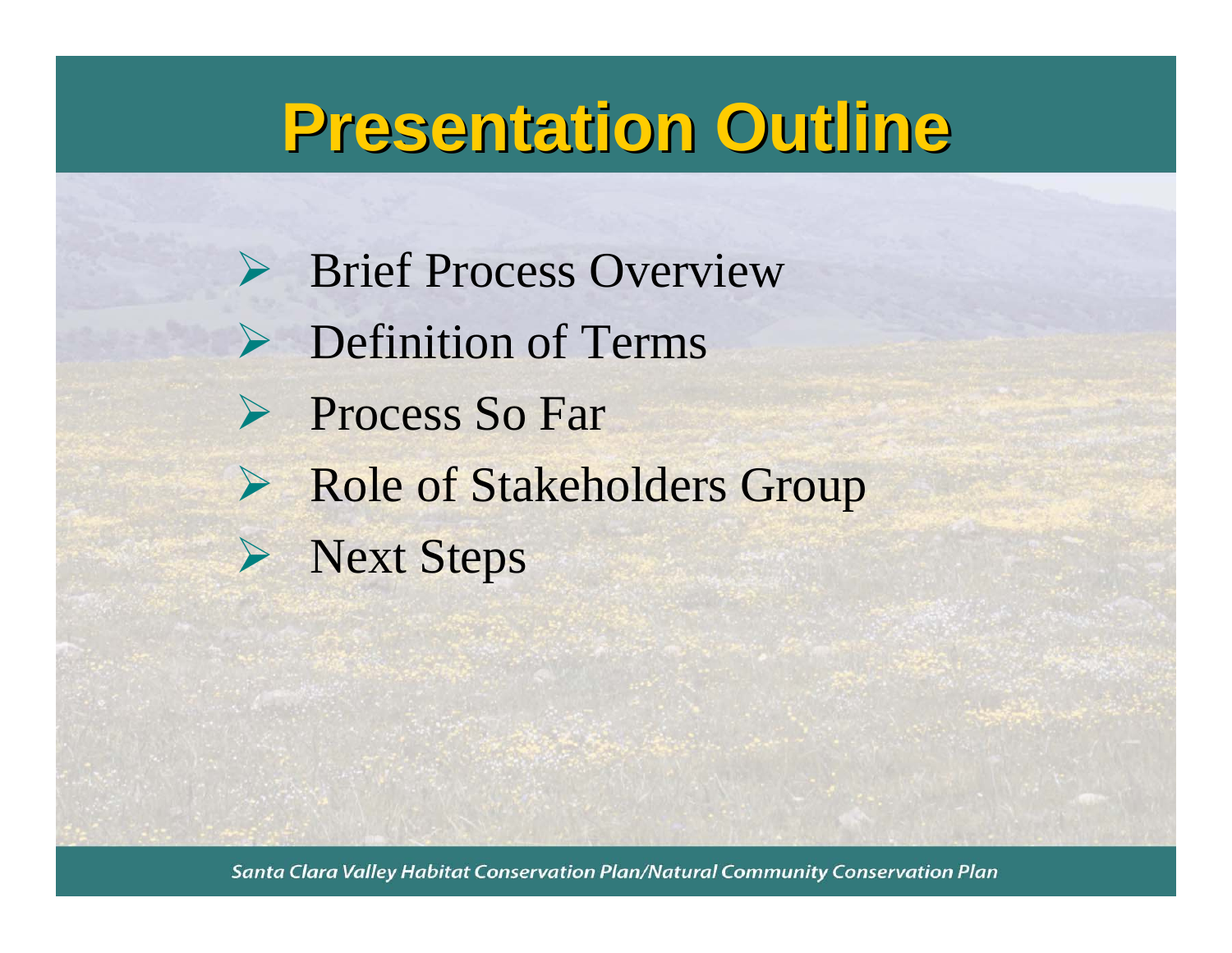## **Process Overview Process Overview**

- ¾ Completed 18 months of a 44+ month schedule (40%)
- ¾ Almost halfway through Phase 2 of 4 (Impacts and Conservation Strategy)
- ¾ Early in development of Conservation Strategy
- ¾ Internal deadline for Draft Conservation Strategy Alternatives: April 30
- ¾ Consultant typically develops biological goals and objectives for review—trying new approach
- $\triangleright$  Many other opportunities for review and revisions of goals and objectives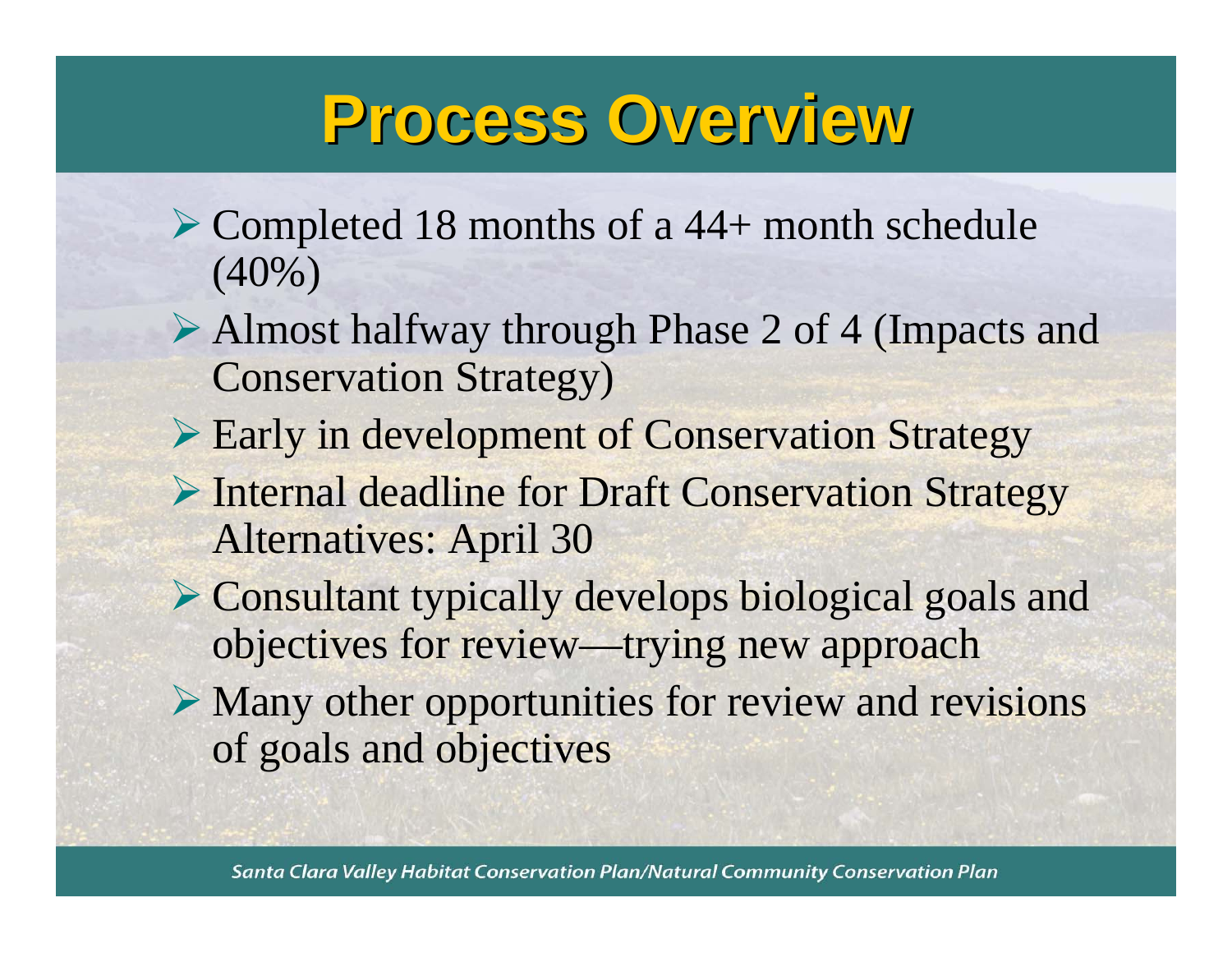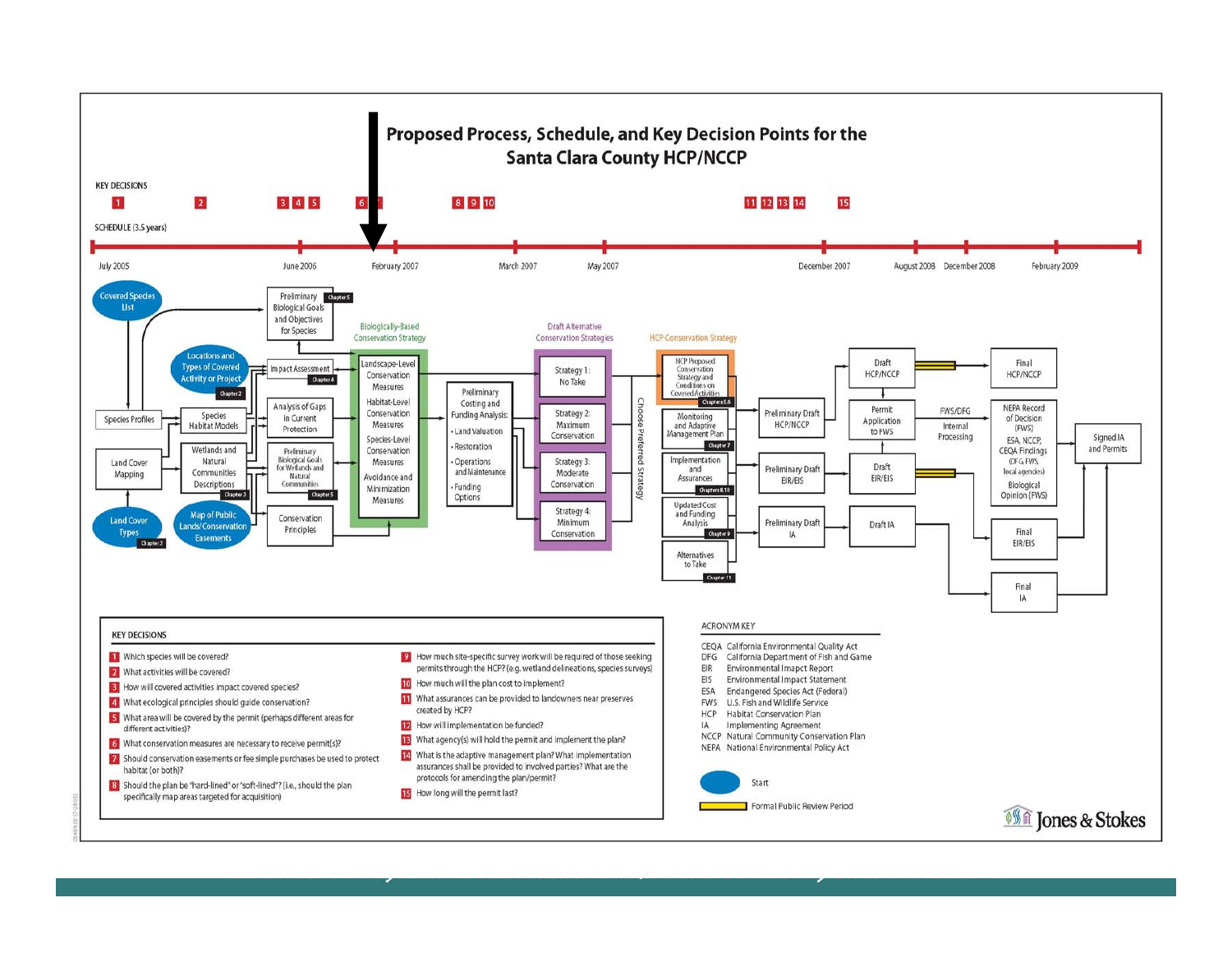#### **Conservation Strategy Development Process**





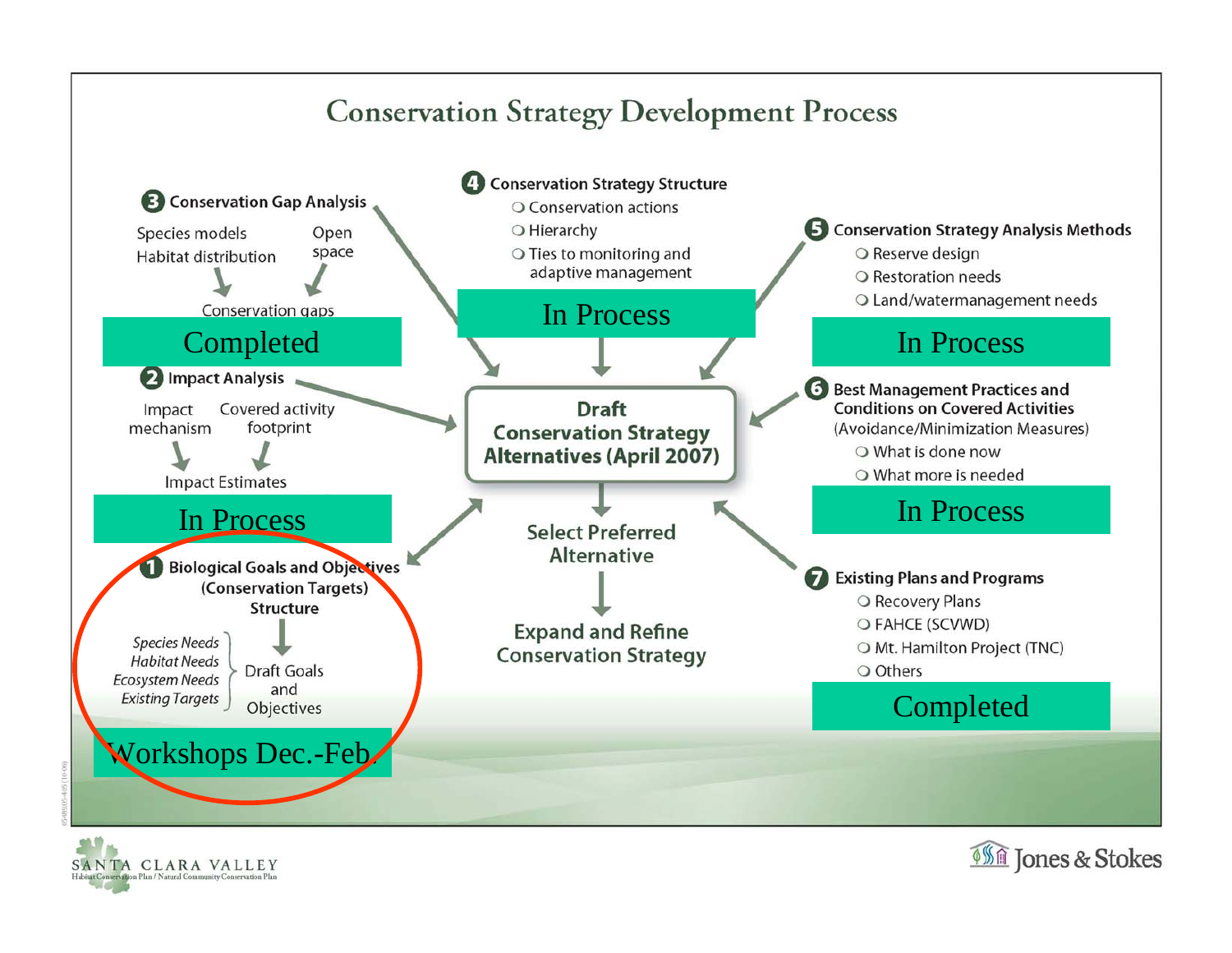### **Biological Goals and Objectives Biological Goals and Objectives**

- ¾ Backbone of the Conservation Strategy
- ¾ **Goals:** Broad qualitative statements
- ¾ **Objectives:** Measurable targets that support the goals
- ¾ **Actions:** Activities on the ground
- $\blacksquare$  **Conservation Strategy:** Collection of all Actions
- **Conservation Alternatives:** Different combinations of Actions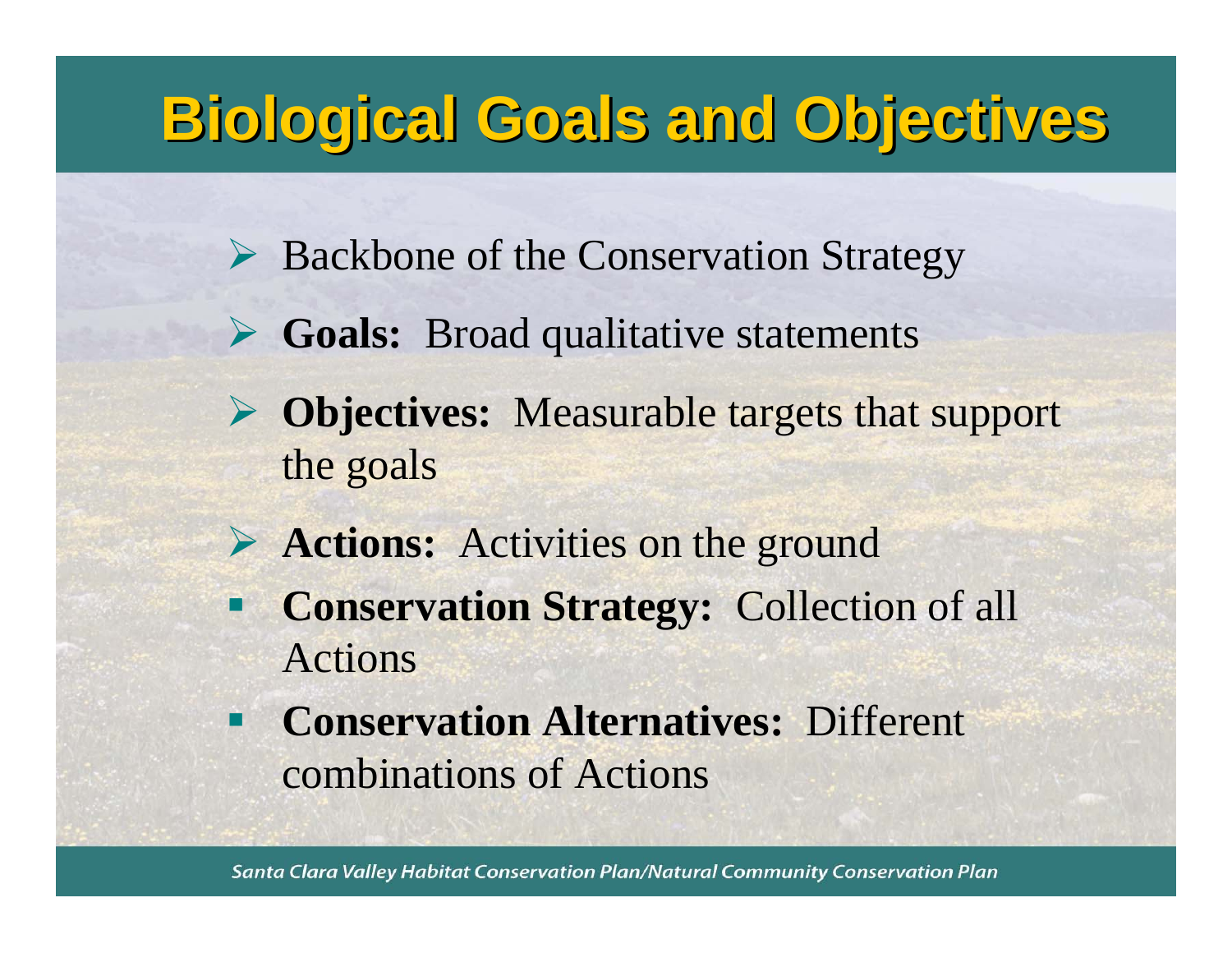### **Conservation Strategy Conservation Strategy**

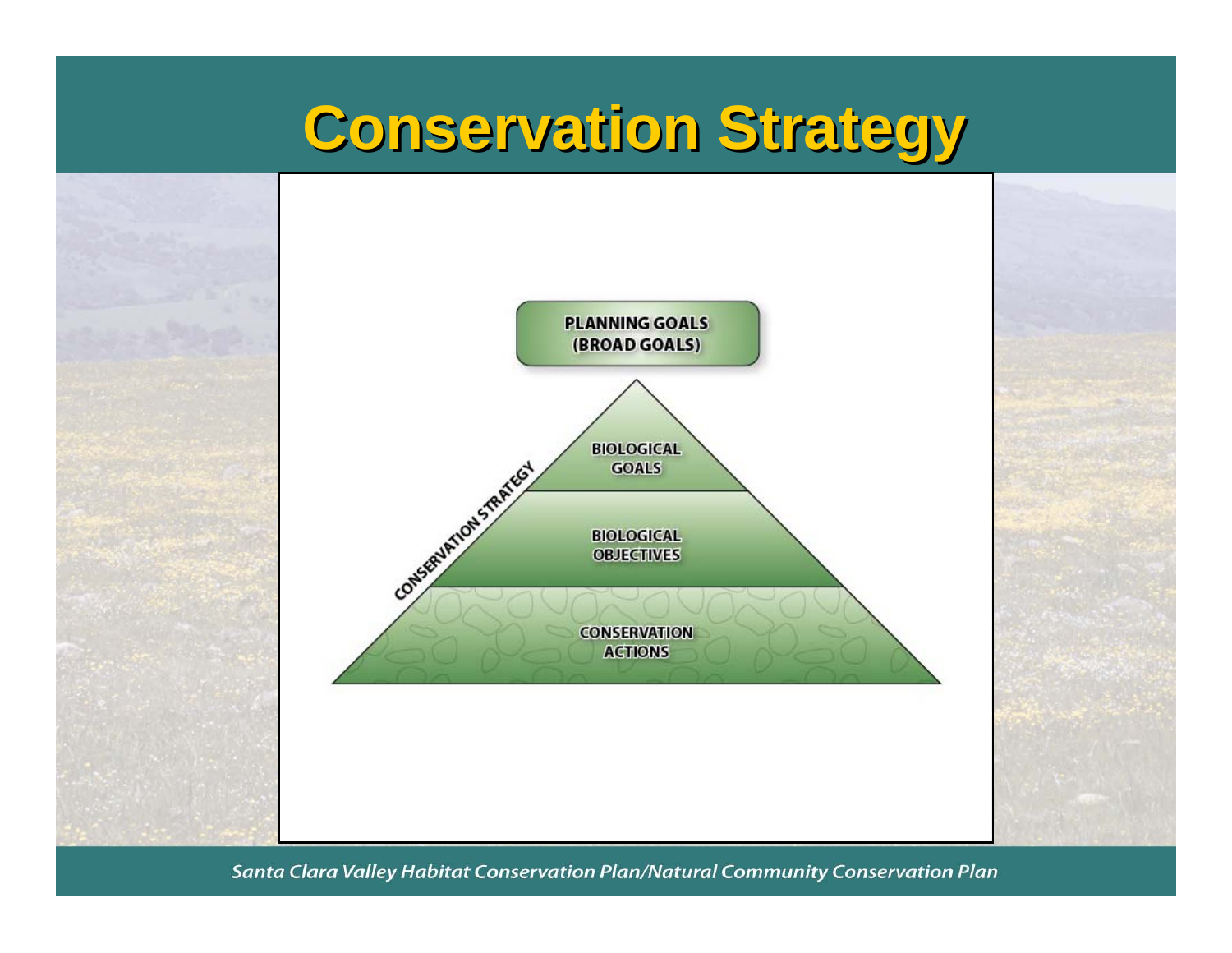## **Goals & Objectives Organization Goals & Objectives Organization**

### **Using hierarchical organization**

- *Landscape*-level (e.g., ecosystem processes, wildlife movement, watershed function)
- *Natural-community* level (e.g., stream/riparian, grassland, wetland/pond,)
- *Species*-level (e.g., single covered species or groups)
- Objectives and actions will be linked to monitoring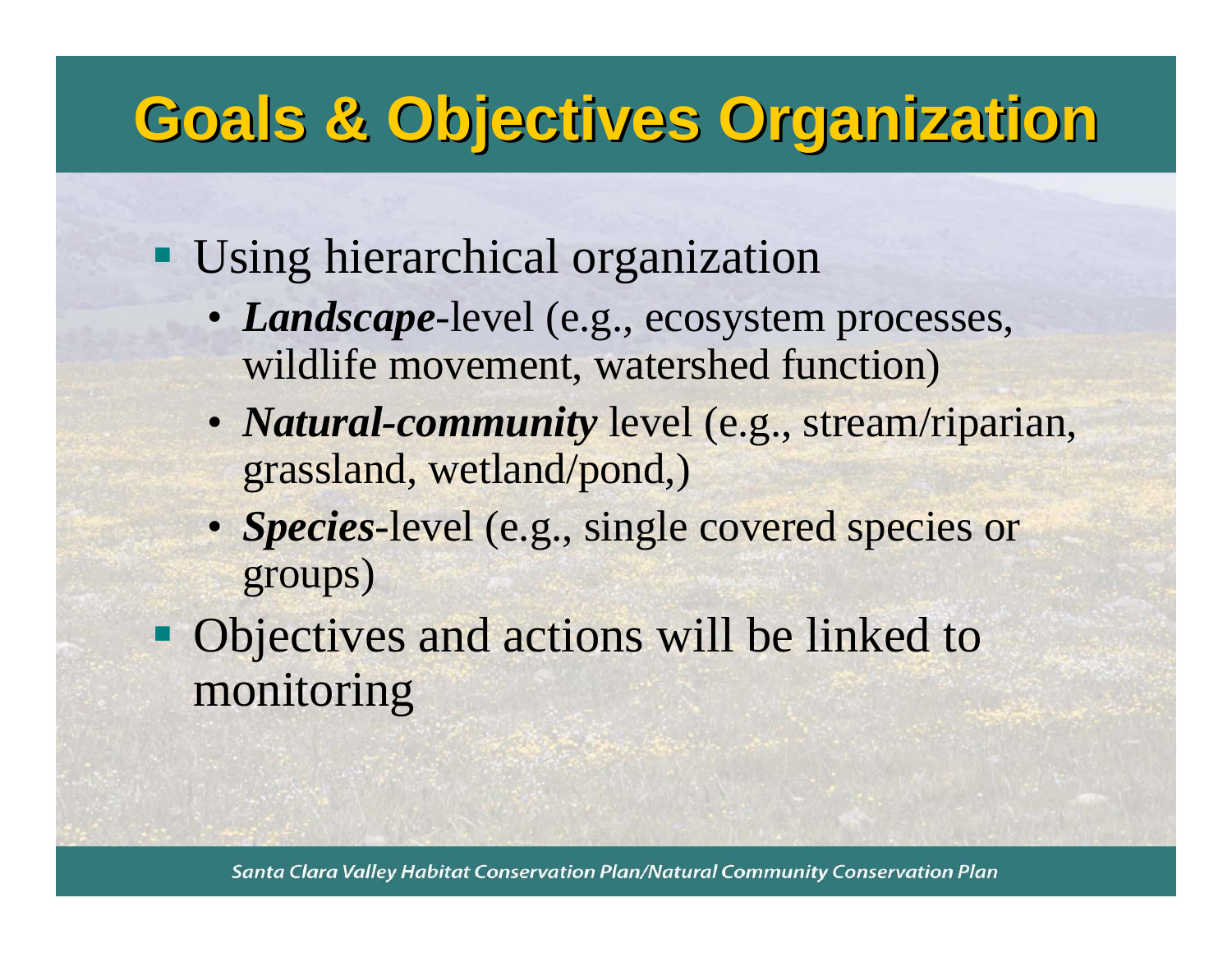### **Relationship of Monitoring and Adaptive Relationship of Monitoring and Adaptive Management to Biological Goals & Objectives Management to Biological Goals & Objectives**

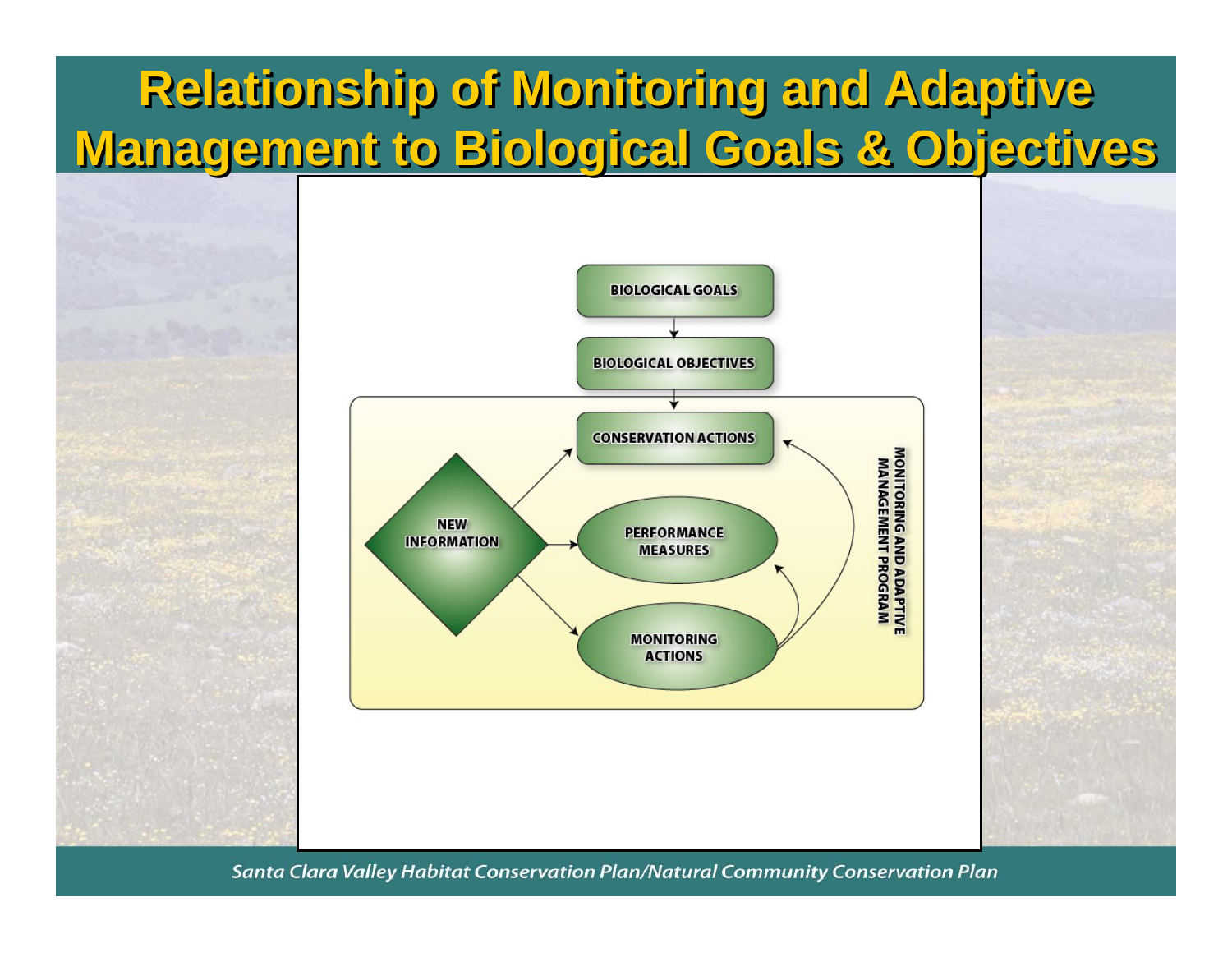### **Groups of Natural Communities/Species Groups of Natural Communities/Species**

#### ¾Streams and Riparian (Table 1)

• Stream and riparian natural communities, along with both ESU's of steelhead, chinook salmon, Pacific lamprey, foothill yellow-legged frog, least Bell's vireo

#### ▶Pond and Wetland (Table 2)

• Ponds, seasonal and other freshwater wetlands, along with California tiger salamander, California red-legged frog, western pond turtle, tricolored blackbird

#### ¾Grassland and Serpentine plants (Table 3)

• Grassland natural communities, along with Coyote ceanothus, Santa Clara Valley dudleya, Metcalf Canyon jewelflower, most beautiful jewelflower, smooth lessingia, fragrant fritillary, Mt. Hamilton thistle, Bay checkerspot butterfly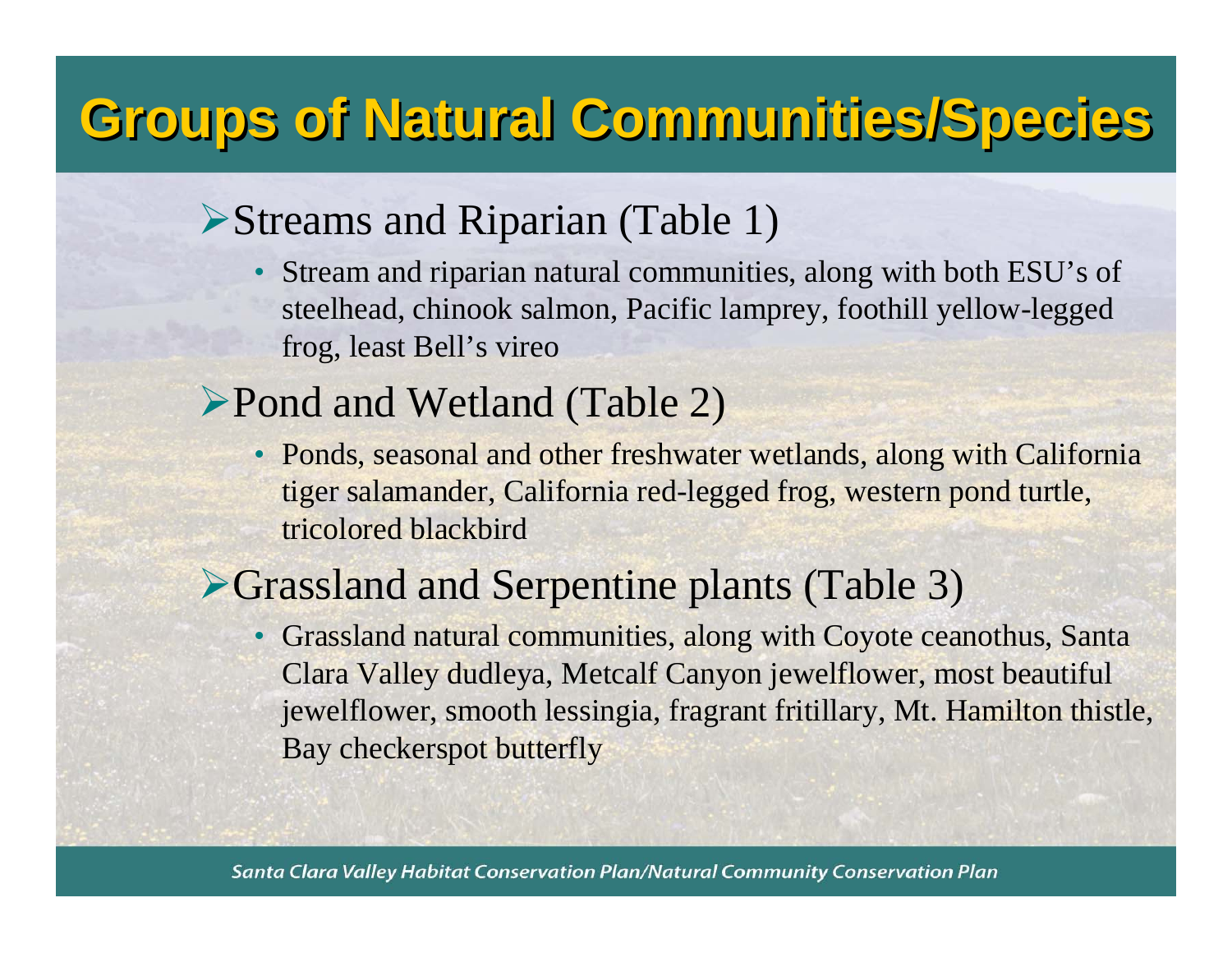### **Groups of Natural Communities/Species Groups of Natural Communities/Species**

### ¾Valley Floor species (Table 4)

• Western burrowing owl, golden eagle, San Joaquin kit fox

#### ¾Non-serpentine plants (Table 5)

• Oak woodland, Conifer woodland, and chaparral and northern coastal scrub natural communities, along with Big scale balsamroot, chaparral harebell, San Francisco collinsia, Loma Prieta hoita, robust monardella, rock sanicle, Hall's bush mallow

#### **Example 2** Landscape level

• Natural community connectivity and function, fish and wildlife movement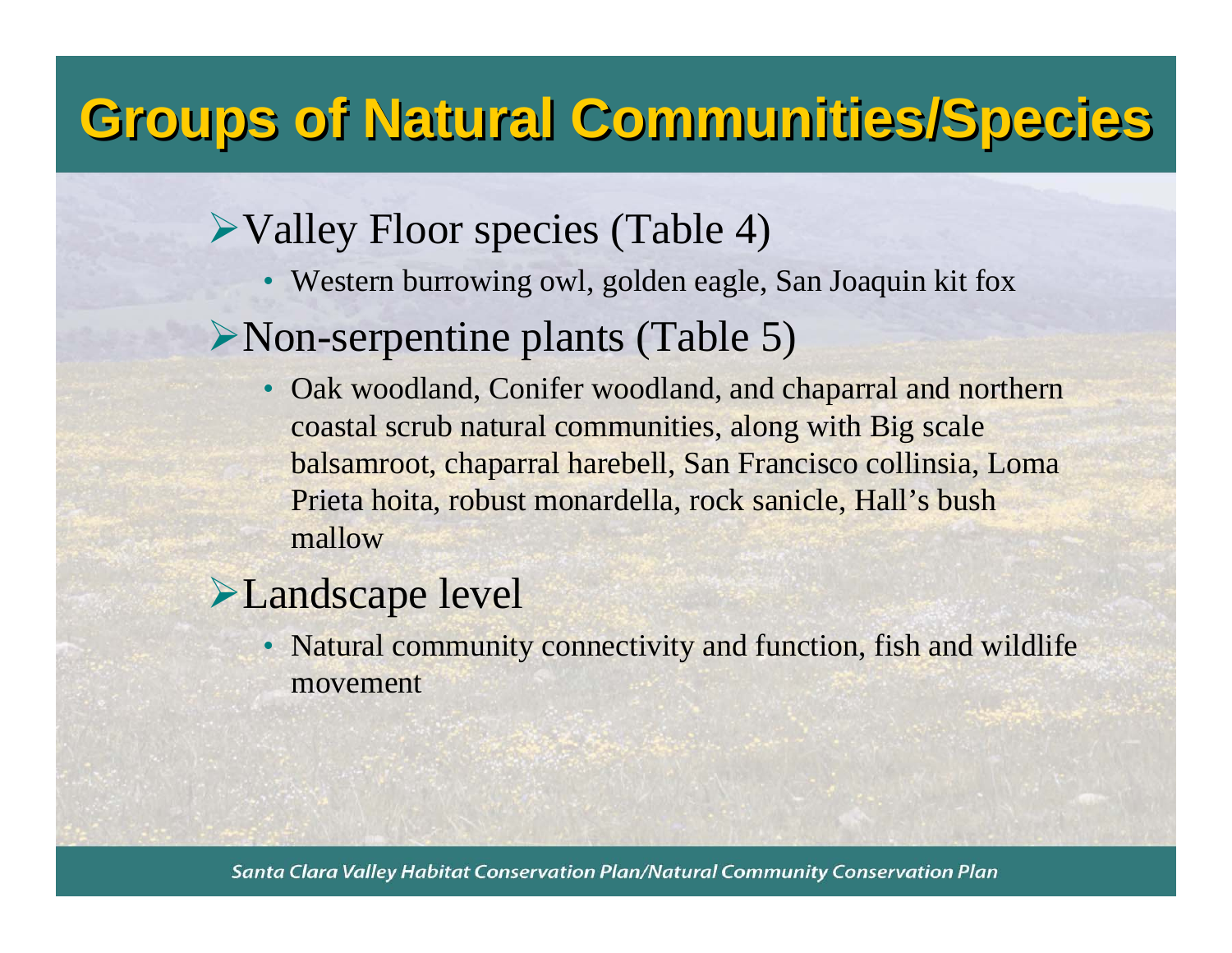## **Process So Far Process So Far**

- ¾ Six focused workshops (Dec.-Feb.)
- ¾ Workshops included: Local Partner staff and biologists, Wildlife Agency staff and species experts, outside species experts, consultants
- ¾ Follow up conference call to discuss revisions and new information
- $\triangleright$  Management Team 1<sup>st</sup> review on Feb. 23r<sup>d</sup>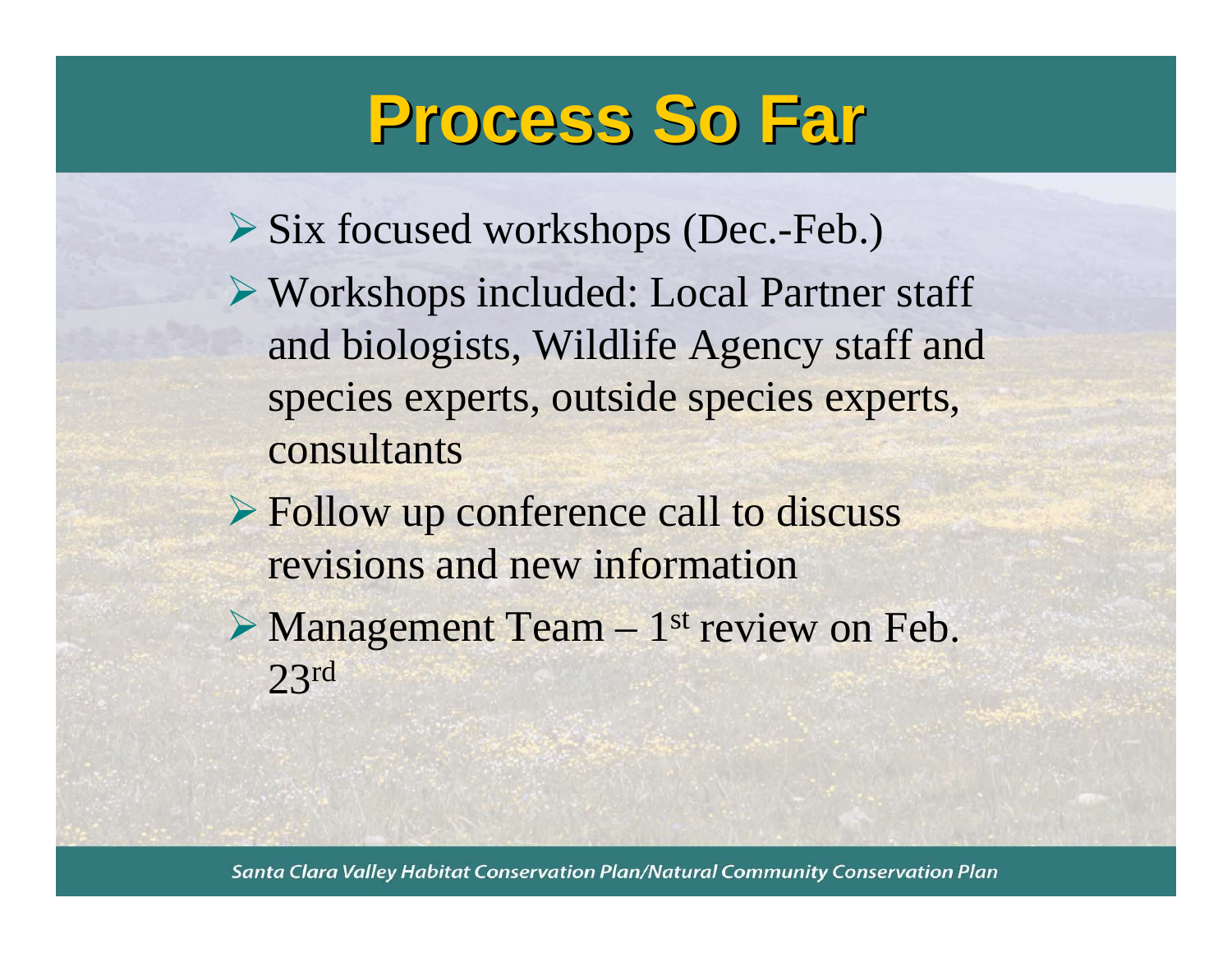## **Development of BGOs Development of BGOs**

¾Jones & Stokes developed draft BGOs

¾

- ¾ All BGOs have been revised following input from workshop participants
	- Some have been further discussed during follow up calls with workshop participants (Grassland/Serpentine, Pond/Wetland)
- ¾ Others are still very draft with lots of notes and follow up assignments for Jones & Stokes and Local Partner staff (Stream/Riparian, Valley Floor, Non-serpentine plants)
- ¾ Landscape level BGOs were developed at a workshop on Feb. 20<sup>th</sup> and are not being discussed today (we will discuss these at a future meeting)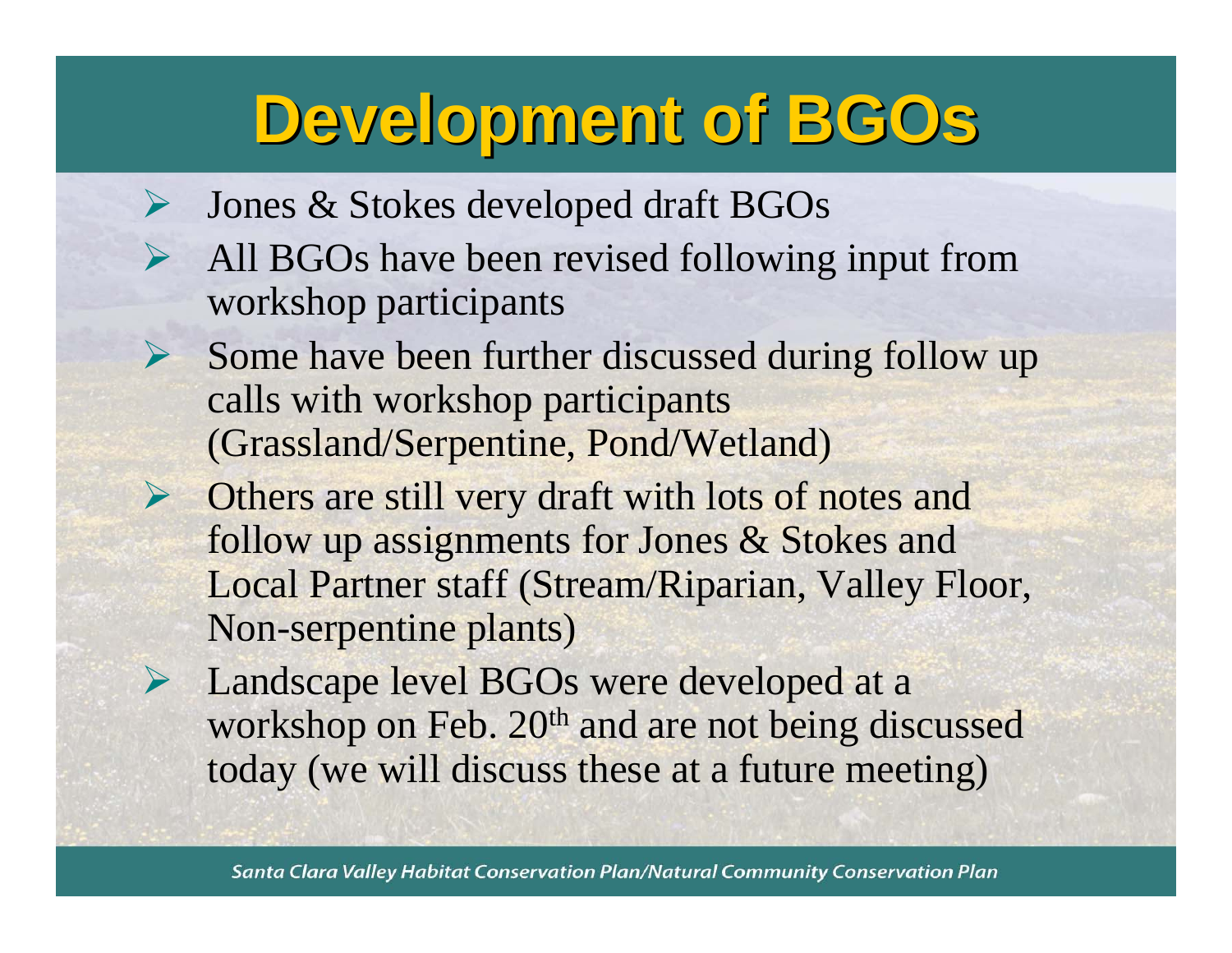## **Workshop Guidelines Workshop Guidelines**

- ¾Consolidate and group when possible
- ¾ Some repetition is okay but strive to minimize number of goals and objectives
- ¾ Put details of actions into "parking lot"
- ¾ Identify issues and options; options could become alternatives
- $\triangleright$  Many numeric targets have to wait for further analysis
- ¾ Acknowledge possible conflicts among species
- ¾ Keep regulatory charge in mind: contribute to recovery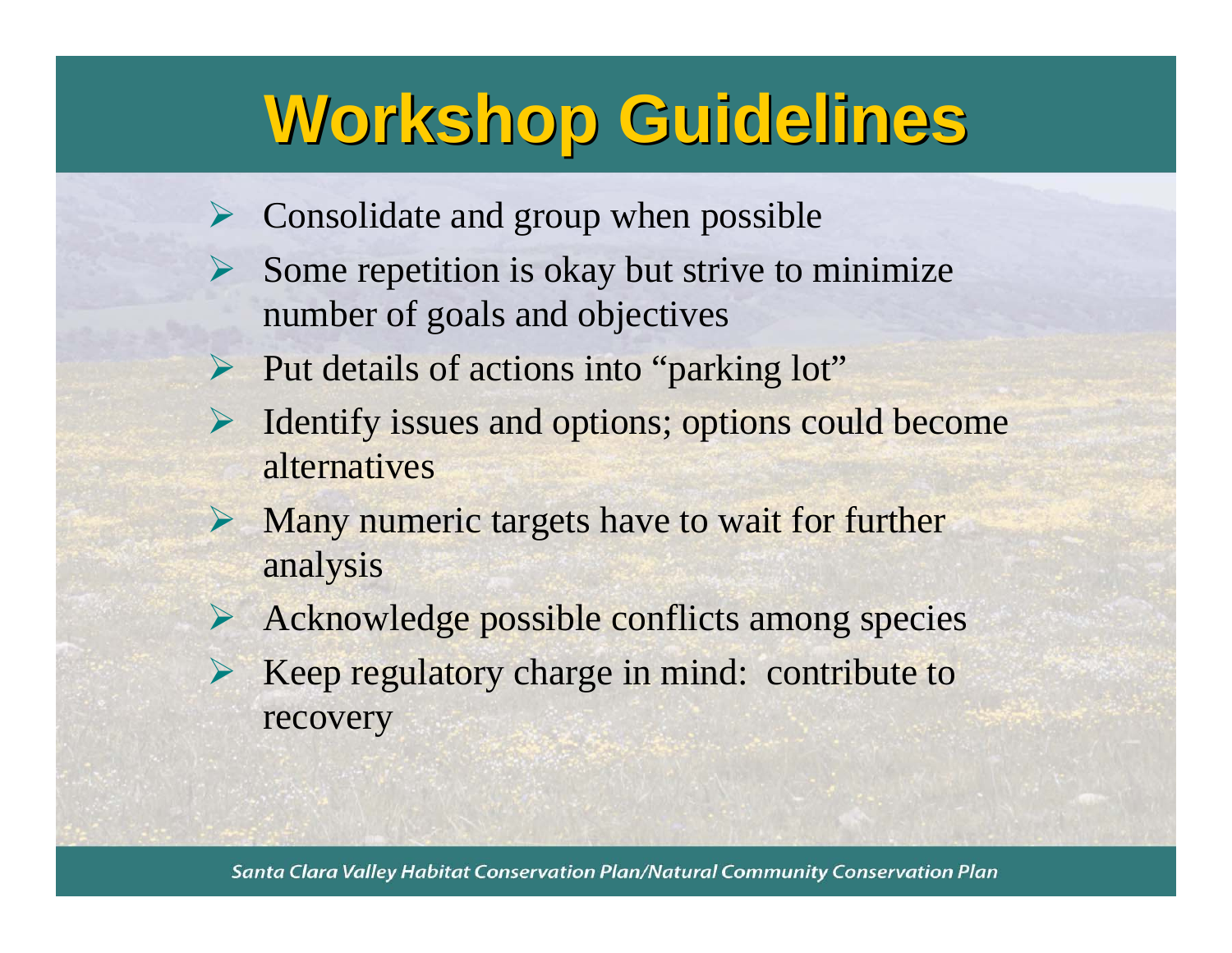## **Goals for Today Goals for Today**

- ¾Provide overview of process to date
- $\blacktriangleright$  Get familiar with the format and level of detail to be expected in the Goals, Objectives, and Actions so that comments are focused
- ¾ Discuss comments and questions on draft Goals and **Objectives**
- ¾ Ensure that the Goals and Objectives are on target conceptually
- ¾ Make a list of Conservation Actions that need to be addressed or better defined in the next draft
- ¾Get through all of the 5 tables
- ¾Plan next steps